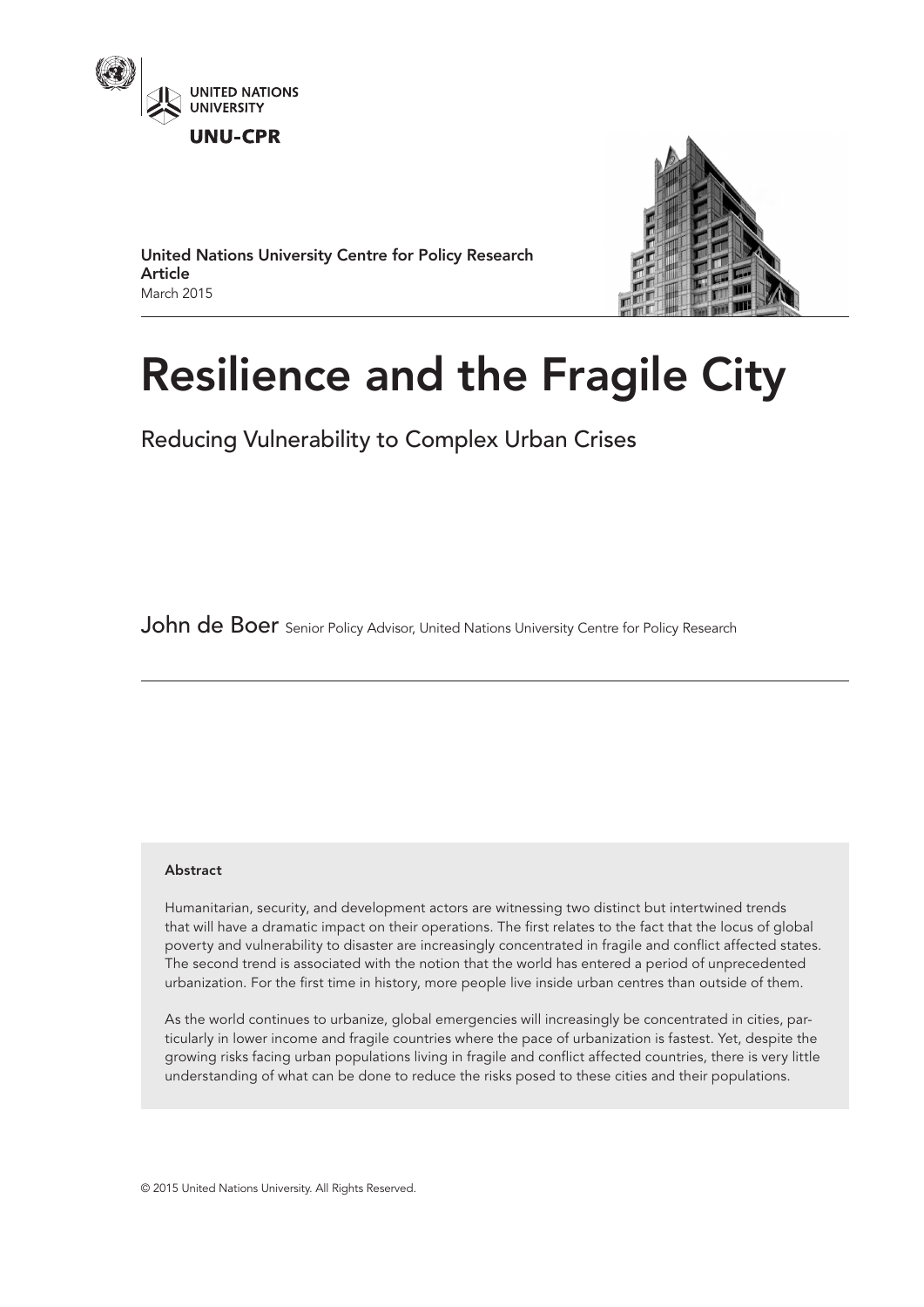# Fragile cities – The epicentre of extreme vulnerability

Over the past forty years, the urban population in lower income and fragile countries has increased by an astonishing 326 percent [\(IDMC 2014](http://www.internal-displacement.org/publications/2014/global-estimates-2014-people-displaced-by-disasters)).<sup>1</sup> Continuing population growth and urbanization are projected to add another 2.5 billion people to the world's urban population by 2050 and nearly 90 percent of that increase will be concentrated in Asia and Africa. Some of the most fragile countries including Angola, Iraq, Sudan, and Uganda are projected to add 25 million people to their urban populations while other already overburdened countries such as Bangladesh, the Democratic Republic of Congo, and Ethiopia will each see 50 million people flood into their cities.



How will these countries cope with such rapid urbanization? According to the World Bank's list of fragile situations, these are some of the poorest, most violent, and disaster prone countries in the world. As their populations aggregate in cities at a breakneck pace, it is plausible that the capacity of their governments to deliver services, respond to disasters, provide security, and govern will be pushed to the brink and collapse. With these growth rates projected to continue, what is certain is that the humanitarian crises of tomorrow will be more urban than rural and the urban centres of fragile and conflict affected countries are some of the most vulnerable.

Yet, notwithstanding the growing risks facing urban populations living in fragile and conflict affected states, international organizations, governments and non-governmental organizations are ill prepared to deal with this impending reality. Existing mechanisms for aid, relief, and security have traditionally been concentrated at the national level and have been limited to formal armed conflict. Today's risks revolve around smaller, irregular armed groups and disasterprone areas that are often beyond the purview of international aid packages or peacebuilding activities, and demand a more flexible and targeted response.

Determining how to respond effectively in densely populated environments where violence intersects with disaster

and extreme poverty is no simple task. To be effective, humanitarian, peacebuilding, and development actors need to develop feasible options to reduce the vulnerability and enhance the resilience of urban populations in fragile cities most at risk to multiple and interlocking crises.

# What makes cities in fragile & conflict affected countries so vulnerable?

Existing studies tell us that it is the aggregation of risk – the cumulative effects of multiple risks – that result in the greater likelihood and intensity of urban vulnerability to disaster, extreme poverty, and violence [\(Muggah 2012](http://www.idrc.ca/EN/PublishingImages/Researching-the-Urban-Dilemma-Baseline-study.pdf)).<sup>2</sup> The rapid accumulation of risks, which happens in contexts of violent conflict and humanitarian crises, often overwhelms local coping systems. A major factor shaping violence and vulnerability to disaster in these contexts is the inability of state institutions to respond appropriately. In some cities, systems of law and order, ranging from the police, judiciary, penal systems and other forms of legal enforcement, are dysfunctional and considered illegitimate by the citizens who they are intended to serve. There is also often a serious capacity gap in providing basic and accountable security and other services that would otherwise reduce the city's vulnerability to extreme poverty, violence, and disaster.

The 2010 World Disasters Report warned that the world's 2.6 billion urban dwellers living in low and middle-income countries were particularly exposed to disaster risk [\(ICRC](http://www.ifrc.org/Global/Publications/disasters/WDR/WDR2010-full.pdf)  [2010](http://www.ifrc.org/Global/Publications/disasters/WDR/WDR2010-full.pdf)). It went on to note that those worst-affected by the world's disasters are vulnerable city dwellers living in slums and unplanned settlements. The report claimed that the world should expect three to five big urban disasters in the next ten years and urged the international humanitarian community to work to reduce the vulnerability of the 1 billion people or more who live in urban slums worldwide. Since then, the world has witnessed a number of significant interlocking urban crises that cost hundreds of thousands of lives and forced millions to flee their homes in Haiti, Indonesia, Myanmar, Pakistan, the Philippines, Somalia, and Syria.

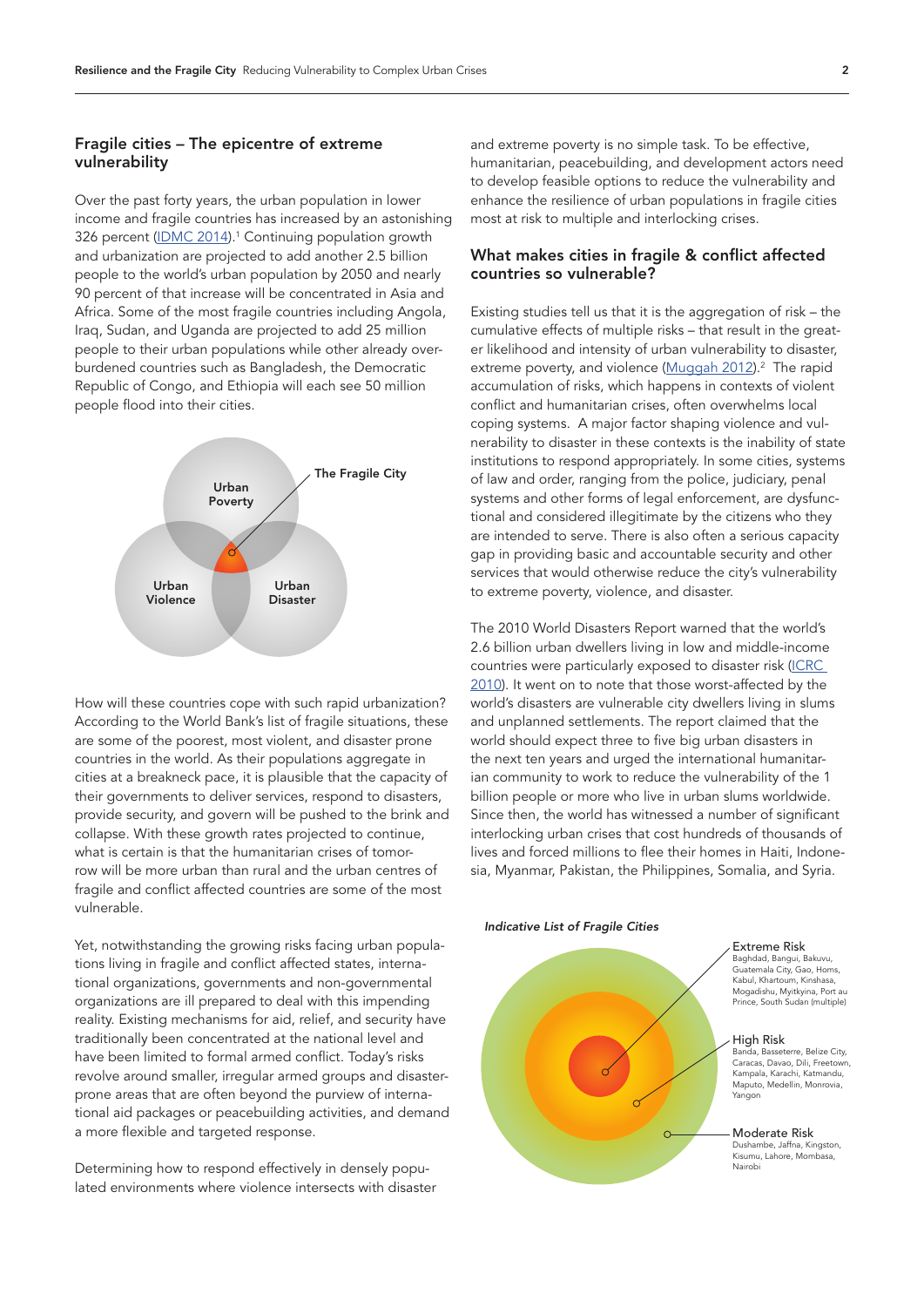In fact, the number of people affected by disasters in fragile and conflict affected states is disproportionately high (Harris, <u>[Keen and Mitchell 2013](http://www.odi.org.uk/sites/odi.org.uk/files/odi-assets/publications-opinion-files/8228.pdf)</u> and <u>OCHA 2012</u>).<sup>3</sup> Somalia tops the list of conflict affected countries with the highest level of disaster risks. When one considers that 80 percent of the countries on this list will have the majority of their populations living in urban centres by 2050, the need to find feasible approaches that reduce vulnerability and promote resilience in fragile urban contexts becomes even more pressing.

*Ranking of fragile countries with high disaster risk*<sup>4</sup>

| Kanking or haghe countiles with high disaster hisk |                              |                 |
|----------------------------------------------------|------------------------------|-----------------|
| #                                                  | Country                      | Urban % by 2050 |
| 1                                                  | Somalia                      | 58%             |
| $\overline{2}$                                     | Afghanistan                  | 45%             |
| 3                                                  | Niger                        | 35%             |
| $\overline{4}$                                     | Guinea-Bissau                | 65%             |
| 5                                                  | Burundi                      | 26%             |
| 6                                                  | Chad                         | 37%             |
| $\overline{7}$                                     | Sudan                        | 50%             |
| 8                                                  | Democratic Republic of Congo | 60%             |
| 9                                                  | Guinea                       | 56%             |
| 10                                                 | Haiti                        | 76%             |
| 11                                                 | Zimbabwe                     | 44%             |
| 12                                                 | Ethiopia                     | 38%             |
| 13                                                 | Central African Republic     | 57%             |
| 14                                                 | Bangladesh                   | 56%             |
| 15                                                 | Liberia                      | 65%             |
| 16                                                 | Sierra Leone                 | 57%             |
| 17                                                 | Timor-Leste                  | 48%             |
| 18                                                 | <b>Burkina Faso</b>          | 52%             |
| 19                                                 | Burma/Myanmar                | 55%             |
| 20                                                 | Rwanda                       | 53%             |

One direct outcome of this heightened vulnerability to disaster and violence among fragile countries has been a record number of refugees and internally displaced persons due to natural hazards and violent conflict. According to the Office of the United Nations High Commissioner for Refugees, the world currently has an estimated 51 million refugees and internally displaced persons (IDPs). The Internal Displacement Monitoring Centre notes that approximately half of these are in urban areas. In countries such as Somalia, Sudan, Syria, Pakistan, and Iraq, the vast majority of IDPs (between 60-95 percent) reside in urban settings. This influx of refugees not only places an added burden on already overwhelmed cities, but puts vulnerable IDPs in situations where they are unable

to access social support or afford the cost of adequate housing in urban centres - forcing them to occupy private and public property without permission. This makes them prone to deprivation, disease, violence and often exposes them to forced evictions and repeated displacement [\(IDMC 2014](http://www.internal-displacement.org/publications/2014/global-estimates-2014-people-displaced-by-disasters)).

Disasters have proven to deepen grievances and, as was witnessed in the case of the 2011 East African humanitarian crisis, a combination of natural hazards, violence, and weak government responses can lead to catastrophes that spill over to neighboring countries. Yet, while it is widely acknowledged that more needs to be done to pro-actively tackle the risks posed by interlocking crises of disaster, violence, and extreme poverty through preventive programming, in practice as little as one per cent of official development assistance is invested in reducing risks associated with humanitarian crises and violence.

#### Time to invest in urban resilience

Urban disasters and violence are already starting to enter the agendas of humanitarian and development agencies ([Muggah and Savage 2012](http://sites.tufts.edu/jha/archives/1524)).<sup>6</sup> Yet, many questions remain as how best to situate themselves within these new spaces and adapt their methods for providing assistance, which are traditionally modelled around rural contexts. In cities, development and humanitarian agencies need to account for diverse urban populations, including both displaced and

*Countries with new displacement, induced by natural hazards*  and conflict<sup>5</sup>





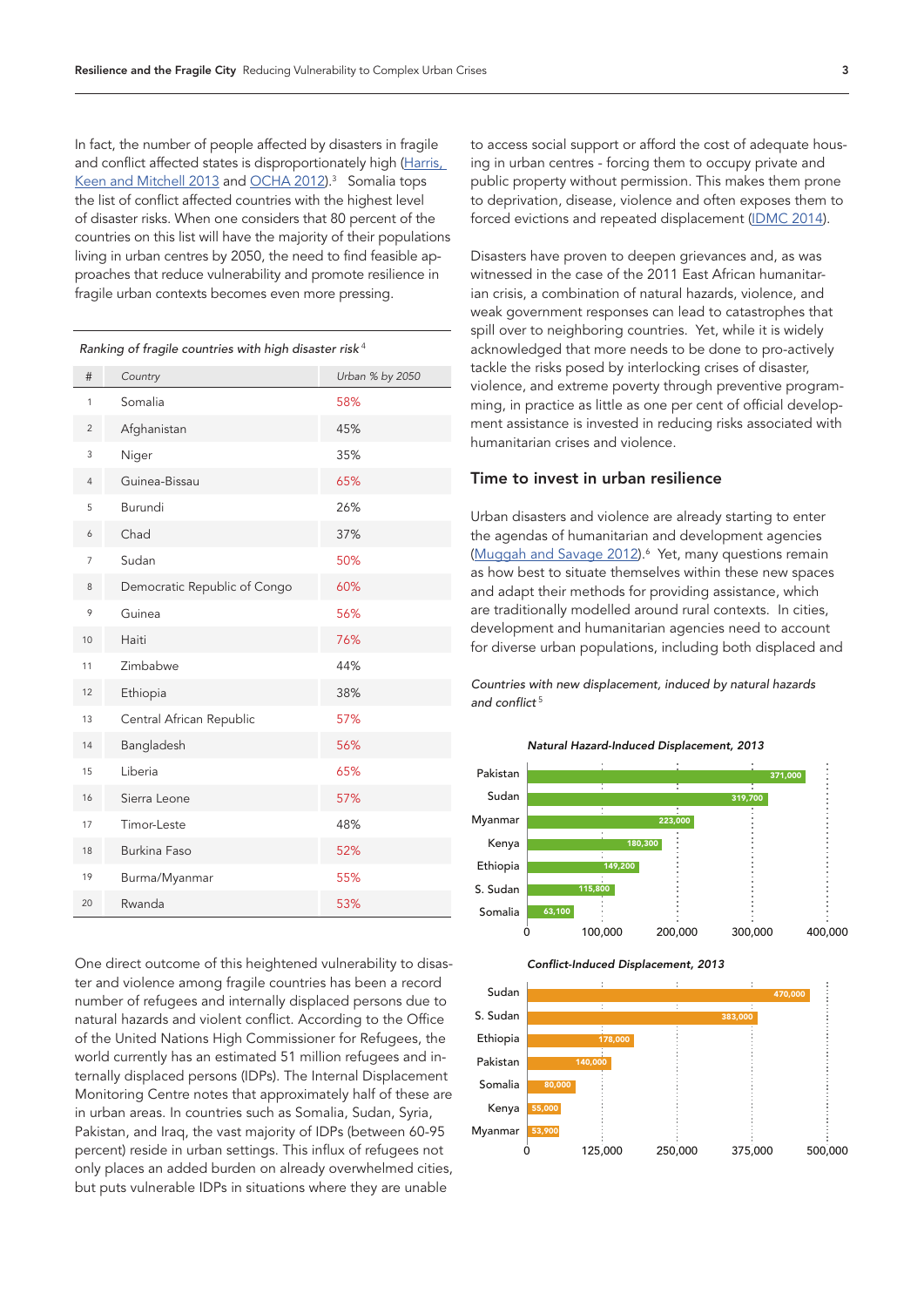host-communities, the presence of a variety of existing state and non-state actors (armed and not-armed, licit and illicit) and a diversity of formal and informal institutions that all play roles (whether positive or negative) in disaster response.

To be effective, a practical and context-driven understanding of the range of actions available when facing disaster is required. Existing approaches and recommendations are simply not useful in these contexts. For example, the United Nations Office for Disaster Risk Reduction's 10 point essential checklist to make cities resilient, calls for cities to create an entity responsible for disaster risk reduction that is equipped with a budget for disaster risk reduction

(DRR) and provides incentives for home owners and businesses to upgrade their facilities. It also requires cities to assess the safety of all schools and health facilities; to apply and enforce realistic risk compliant building codes and land use regulations; to implement education programs on DRR; to protect ecosystems and emergency management capacities; to install early warning systems; and to invest in and maintain critical infrastructure and the list goes on.7 While these may indeed be the first-best measures, they are simply not feasible for most fragile cities, many of which have slum populations that exceed 50 percent of their total populations and at the best of times have difficulty delivering even the most basic services.<sup>8</sup>

Fortunately, there are an increasing number of initiatives investing in resilience at the city level. These include the [Rocke-](http://www.100resilientcities.org/#/-_/)

[feller Foundation's 100 Resilient Cities](http://www.100resilientcities.org/#/-_/)  [Initiative](http://www.100resilientcities.org/#/-_/), the DFID and IDRC funded [Safe and Inclusive Cities initiative,](http://www.idrc.ca/EN/Programs/Social_and_Economic_Policy/saic/Pages/default.aspx) the [C40 Cities Climate Leadership](http://www.c40.org/)  [Group](http://www.c40.org/), the Ford Foundation's [Just](http://www.fordfoundation.org/issues/metropolitan-opportunity/just-cities)  [Cities Initiative](http://www.fordfoundation.org/issues/metropolitan-opportunity/just-cities), the [Siemens SENSa](http://www.siemens.com/innovation/apps/pof_microsite/_pof-fall-2013/_html_en/interview-city-lab.html)[ble City Lab](http://www.siemens.com/innovation/apps/pof_microsite/_pof-fall-2013/_html_en/interview-city-lab.html), and IBM's [Smarter Cities](http://www.ibm.com/smarterplanet/us/en/smarter_cities/overview/)  [program](http://www.ibm.com/smarterplanet/us/en/smarter_cities/overview/). Through these initiatives, we are witnessing researchers team up with policy makers and private sector actors in a multi-disciplinary way to explore solutions that will make cities more resilient to disaster and violence.9 Despite the fact that very few of them focus on tackling the pressing challenges facing cities in fragile and conflict affected countries, there is much that can be learned from these initiatives and possibly adapted to promote resilience in the fragile city.

#### Fast facts about disaster & violence

A recent [ODI report](http://www.odi.org.uk/publications/7257-disasters-conflicts-collide-improving-links-between-disaster-resilience-conflict-prevention) noted that more than 50 percent of the people affected by natural disasters lived in conflict affected states.

91 percent of countries affected by armed conflict in 2008-2012, also experienced significant natural hazards forcing millions to flee their homes [\(Global Estimates 2014\)](http://www.internal-displacement.org/publications/2014/global-estimates-2014-people-displaced-by-disasters).

According to [OCHA,](https://docs.unocha.org/sites/dms/Documents/World%20Humanitarian%20Data%20and%20Trends%202012%20Web.pdf) 1.2 billion people living in fragile and conflict affected states are particularly vulnerable to disaster.

While still a comparatively nascent area of study, there is a growing body of evidence documenting the role that protective factors can play to enhance the resilience of vulnerable urban populations in contexts of violence, disaster or extreme poverty. For instance, urban pacification and policing interventions that combine the re-assertion of state authority with efforts to reinstall social services in neglected areas have produced some promising results in places such as Rio de Janeiro and Medellin ([Muggah](http://www.foreignaffairs.com/articles/142760/robert-muggah/fixing-fragile-cities)  [2015](http://www.foreignaffairs.com/articles/142760/robert-muggah/fixing-fragile-cities)).10 Youth risk reduction programs that aim to stimulate income opportunities for youth through job training, cash transfer schemes, microenterprise development and the provision of childcare have also produced positive results. Urban humani-

tarian interventions that have reinforced existing public services in cities rather than supplanting them have also proven effective in strengthening healthcare and key services such as water and sanitation. Urban renewal for security programs in places such as Nairobi and Johannesburg that have developed market-based approaches to enhance the value of informal land by reviving decaying urban areas through the provision of low interest loans and grants to rehabilitate houses, tax incentives to draw in business, social housing schemes and environmental design efforts that bring disparate populations closer together have also garnered attention. Finally, programs that support the devolution and decentralization of certain core governance functions from national and regional governments to municipalities is also being experimented with in cities in Asia and Africa.<sup>11</sup>

# What we need moving forward

The resilience of cities is a crucial feature that from which important lessons can be drawn. The concept of resilience has increasingly appeared in humanitarian, development, and climate change circles as an organising principle in relation to preventing, preparing for and responding to disasters. To be clear, this concept's use in relation to disasters and violence is relatively recent and how best it can help to catalyse more effective responses remains an open question. The value of the concept, however, is that it offers an avenue to promote better linkages between humanitarian and develop-

# What is resilience and why is it important?

Resilience is the capacity to rebound from adversity, strengthened and more resourceful. It is an active process of endurance, self-righting and growth in response to crisis and challenge ([see Simich et al., 2006\)](http://www.ceris.metropolis.net/wp-content/uploads/pdf/research_publication/working_papers/wp43.pdf).

Resilience enables societies and states to have the robustness to withstand a certain level of shock; to develop systems of redundancy that can minimize the impact of crisis and disaster; to have the tools that enable them to be resourceful in a time of need and threat; and to act rapidly to meet priorities [\(see Bruneau et](http://civil.eng.buffalo.edu/~reinhorn/PUBLICATIONS/Bruneau%20et%20al%20(2003)%20EERI%20Spectra%20Resilience%20-%20Paper%20Body%2019(4)%20733-752.pdf)  [al. 2003](http://civil.eng.buffalo.edu/~reinhorn/PUBLICATIONS/Bruneau%20et%20al%20(2003)%20EERI%20Spectra%20Resilience%20-%20Paper%20Body%2019(4)%20733-752.pdf)).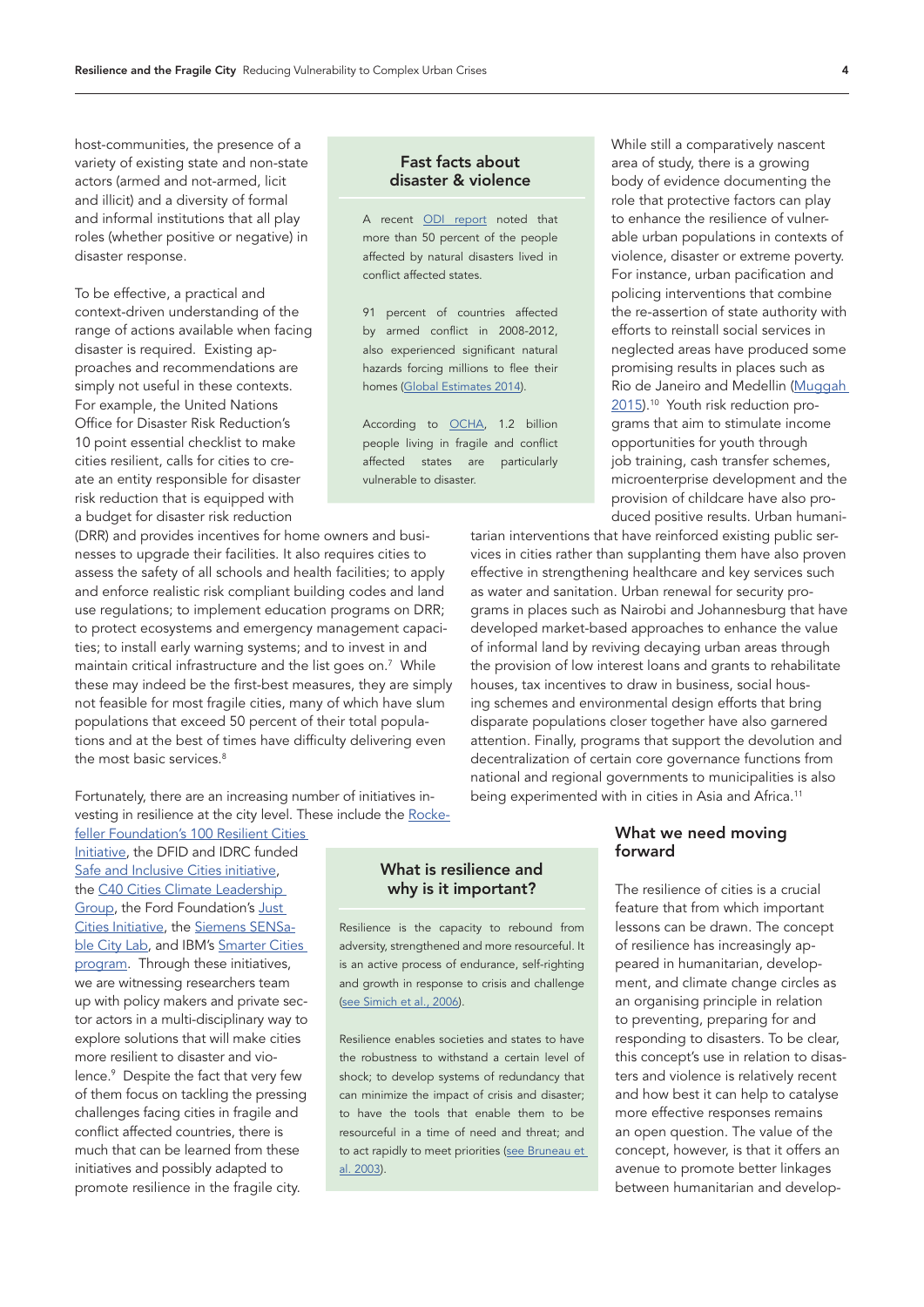ment actors in their efforts to help affected communities and individuals reduce their vulnerability to multiple and interlocking disasters.

Yet, we know very little about what interventions are most effective in reducing vulnerability, saving lives, and rebuilding livelihoods in urban contexts during and after crises. The evidence base on the required quality and nature of institutional and governance frameworks in relation to a country/ city's capacity to reduce risk is extremely thin. At the most fundamental level, we do not know the extent to which those directly affected by crises in urban contexts actually receive support. Nor do we know how existing resources are allocated between different socio-economic and demographic groups in increasingly precarious and crowded cities and in particular in informal settlements where 17 percent of the world's population and 27 percent of the urban population live ([IDMC 2014\)](http://www.internal-displacement.org/publications/2014/global-estimates-2014-people-displaced-by-disasters).

In order to develop answers to these questions and help societies prepare for the looming challenge of a fragile city, more research is required to better understand the recurrent risks that actually exacerbate fragility in cities. Researchers, policy-makers, and practitioners need to find out what

factors and investments actually maximize the resilience of communities and cities. We need to find out what works best to reverse fragility in a city that is already pushed to the brink and scale up interventions that are proven to work. Finally, more effort needs to be invested in understanding the most effective roles that external, local and national actors can play to enhance the resilience of cities that are on the front lines of the struggle against disaster, violence, and extreme poverty.

#### **Contact**

For more information about this article, contact:

#### John de Boer, Senior Policy Advisor

United Nations University Centre for Policy Research 5-53-70 Jingumae, Shibuya-ku Tokyo, Japan 150-8925

TEL +81 (0)3 5467 1270 EMAIL [deboer@unu.edu](mailto:deboer@unu.edu) FOLLOW [@UNUCPR](mailto:https://twitter.com/unucpr?subject=) [cpr.unu.edu](mailto:http://cpr.unu.edu?subject=)

#### Endnotes

- 1 See Internal Displacement Monitoring Centre and Norwegian Refugee Council report Global Estimates 2014: People Displaced by Disasters, September 2014, p. 9 (available at: [http://www.internal-displacement.org/publications/2014/global-estimates-2014-people-displaced-by-disasters\)](http://www.internal-displacement.org/publications/2014/global-estimates-2014-people-displaced-by-disasters).
- 2 Muggah, R, [Researching the Urban Dilemma: Urbanization, Poverty and Violence](http://www.idrc.ca/EN/PublishingImages/Researching-the-Urban-Dilemma-Baseline-study.pdf), Ottawa, Canada: IDRC, May, 2012.
- 3 See Katie Harris, David Keen and Tom Mitchell, When Disasters and Conflicts Collide: improving the links between disaster resilience and conflict [prevention,](http://www.odi.org.uk/sites/odi.org.uk/files/odi-assets/publications-opinion-files/8228.pdf) Overseas Development Institute, February 2013. Also see OCHA's [World Humanitarian Data and Trends 2012](https://docs.unocha.org/sites/dms/Documents/World Humanitarian Data and Trends 2012 Web.pdf).
- 4 This table was adapted from Katie Harris, David Keen and Tom Mitchell, When Disasters and Conflicts Collide: Improving links between disaster resilience [and conflict prevention](http://www.odi.org.uk/sites/odi.org.uk/files/odi-assets/publications-opinion-files/8228.pdf), ODI, February 2013, p. 9. For projected urban populations see UNDESA's [World Urbanization Prospects 2014.](http://esa.un.org/unpd/wup/)
- 5 Adapted from report [Global Estimates 2014: People Displaced by Disasters](http://www.internal-displacement.org/publications/2014/global-estimates-2014-people-displaced-by-disasters) p. 46.
- 6 Robert Muggah with Kenneth Savage, "[Urban Violence and Humanitarian Action: Engaging the Fragile City,](http://sites.tufts.edu/jha/archives/1524)" Journal of Humanitarian Action, January, 2012.
- 7 See UNISDR, "Toolkit for Local Governments," available at: [http://www.unisdr.org/campaign/resilientcities/toolkit/essentials.](http://www.unisdr.org/campaign/resilientcities/toolkit/essentials)
- 8 In some cities, those living in slums form the majority. 70.1 percent of Port au Prince's population lives in slums 66 percent Calcutta, and 60 percent of Bogota. See World Urbanization Prospects 2014.
- 9 See for instance the knowledge-sharing partnership between Swiss Re and the International Committee of the Red Cross. Another example is the Global Assessment Report on Disaster Risk Reduction, which brings together numerous UN agencies with the private sector and other multi-lateral organizations to assess risk and build a data base on vulnerability.
- 10 Robert Muggah, ["Fixing Fragile Cities: Solutions for Urban Violence and Poverty,](http://www.foreignaffairs.com/articles/142760/robert-muggah/fixing-fragile-cities)" Foreign Affairs, January 15, 2015.
- 11 For more detail on the examples see Robert Muggah, [Researching the Urban Dilemma: Urbanization, Poverty and Violence](http://www.idrc.ca/EN/PublishingImages/Researching-the-Urban-Dilemma-Baseline-study.pdf), Ottawa: Canada, IDRC, 2012. Also see IDRC and DFID's [Safe and Inclusive Cities Initiative](http://www.idrc.ca/EN/Programs/Social_and_Economic_Policy/saic/Pages/default.aspx). The [Harvard Humanitarian Initiative's Urbanization and Emergencies work](http://hhi.harvard.edu/programs-and-research/urbanization-and-humanitarian-emergencies) and see the [Humanitarian Action in Situations other than War](http://www.idrc.ca/EN/Programs/Social_and_Economic_Policy/Governance_Security_and_Justice/Pages/ProjectDetails.aspx?ProjectNumber=106494) project led by the Igarape Institute. Also see Robert Muggah's TED Talk on "[How to Protect Fast-](http://www.ted.com/talks/robert_muggah_how_to_protect_fast_growing_cities_from_failing?language=en)[Growing Cities From Failing](http://www.ted.com/talks/robert_muggah_how_to_protect_fast_growing_cities_from_failing?language=en)," October 2014.

# Bibliography

Bruneau et al, 2003 "A Framework to Quantitatively Assess and Enhance the Siesmic Resilience of Communities," Earthquake Spectra, Volume 19, No. 4, pp. 733-752 (available at: http://civil.eng.buffalo.edu/~reinhorn/PUBLICATIONS/ Bruneau%20et%20al%20(2003)%20EERI%20Spectra%20Resilience%20-%20Paper%20Body%2019(4)%20733-752.pdf)